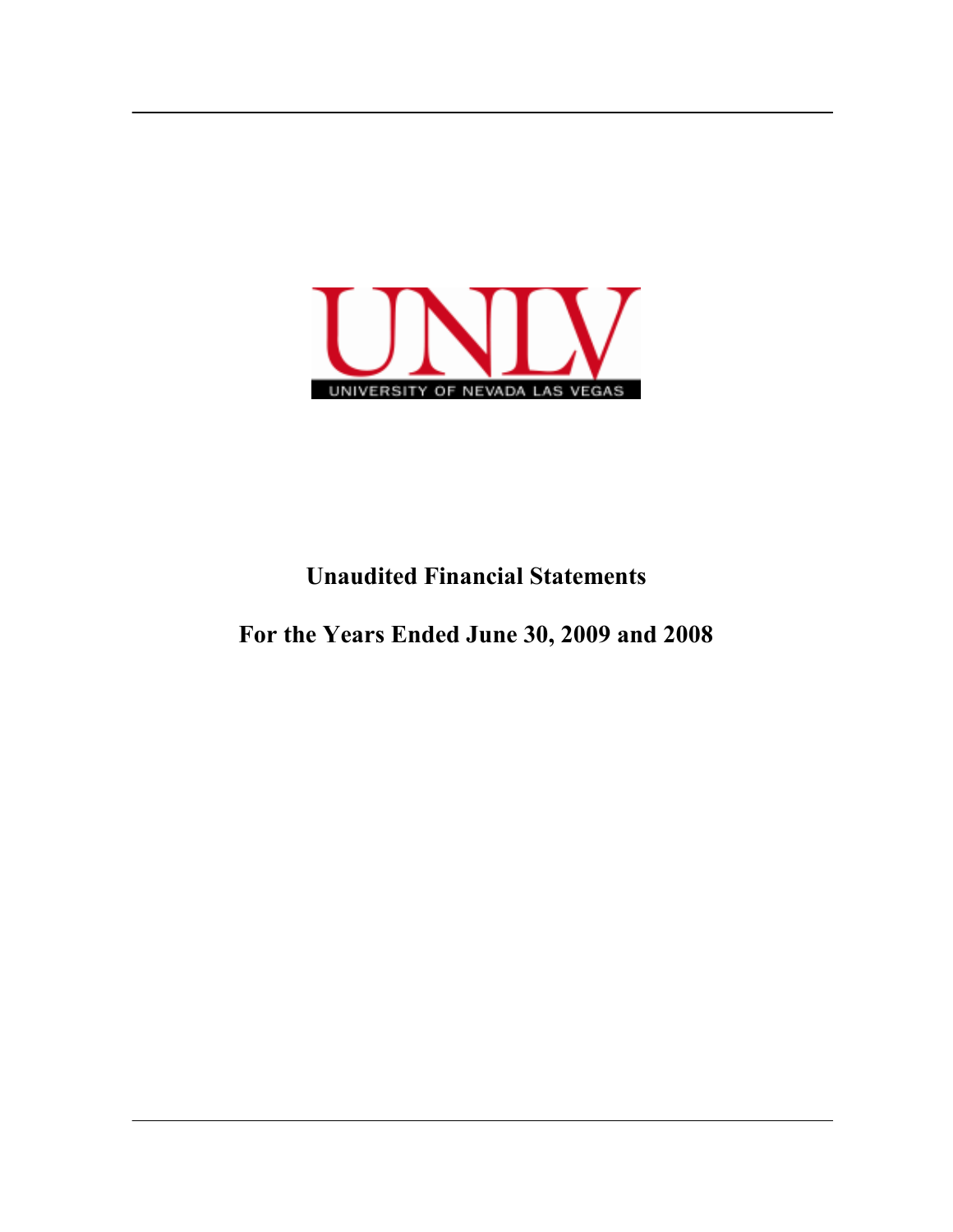### **UNIVERSITY OF NEVADA, LAS VEGAS STATEMENTS OF NET ASSETS AS OF JUNE 30, 2009 AND 2008 UNAUDITED**

|                                                                         |                  |                              | <b>University Related</b>             |                             |
|-------------------------------------------------------------------------|------------------|------------------------------|---------------------------------------|-----------------------------|
|                                                                         | 2009             | University<br>2008           | 2009                                  | Organization<br>2008        |
| <b>Assets</b>                                                           |                  |                              |                                       |                             |
| <b>Current Assets:</b>                                                  |                  |                              |                                       |                             |
| Cash and cash equivalents                                               | \$<br>45,551,000 | \$<br>46,384,000             | \$<br>20,786,000                      | \$<br>18,030,000            |
| Short-term investments                                                  | 173,818,000      | 147,107,000                  | 11,324,000                            | 4,559,000                   |
| Accounts receivable, net                                                | 3,195,000        | 2,853,000                    |                                       |                             |
| Receivable from U.S. Government                                         | 10,316,000       | 12,637,000                   |                                       |                             |
| Receivable from State of Nevada                                         | 574,000          | 4,700,000                    |                                       |                             |
| Current portion of pledges receivable, net                              |                  |                              | 5,190,000                             | 3,695,000                   |
| Accrued interest receivable<br>Current portion of loans receivable, net | 498,000          | 465,000                      | 1,316,000<br>$\overline{\phantom{a}}$ | 604,000                     |
| Inventories                                                             | 1,798,000        | 1,869,000                    |                                       |                             |
| Current portion of deferred expenditures and deposits                   | 3,478,000        | 395,000                      | 1,324,000                             | 321,000                     |
| <b>Total Current Assets</b>                                             | 239,228,000      | 216,410,000                  | 39,940,000                            | 27,209,000                  |
| Noncurrent Assets:                                                      |                  |                              |                                       |                             |
| Cash held by State Treasurer                                            | 28,102,000       | 52,282,000                   |                                       |                             |
| Restricted cash and cash equivalents                                    | 7,967,000        | 9,873,000                    |                                       |                             |
| Pledges receivable, net                                                 |                  |                              | 27,073,000                            | 24,993,000                  |
| Receivable from State of Nevada                                         |                  | 41,655,000                   |                                       |                             |
| Other restricted investments                                            |                  |                              |                                       |                             |
| <b>Endowment</b> investments                                            | 40,185,000       | 52,513,000                   | 62,144,000                            | 67,818,000                  |
| Investments                                                             |                  |                              | 24,427,000                            | 23,946,000                  |
| Loans receivable, net                                                   | 3,252,000        | 2,895,000                    |                                       |                             |
| Long-term deferred expenditures and deposits                            | 2,072,000        | 1,754,000                    |                                       |                             |
| Assets held in charitable remainder trusts                              |                  |                              | 13,902,000                            | 18,751,000                  |
| Capital assets, net                                                     | 817,755,000      | 771,745,000                  | 1,963,000                             | 1,884,000                   |
| Other assets                                                            |                  |                              | 503,000                               | 539,000                     |
| <b>Total Noncurrent Assets</b>                                          | 899,333,000      | 932,717,000                  | 130,012,000                           | 137,931,000                 |
| <b>Total Assets</b>                                                     | 1,138,561,000    | 1,149,127,000                | 169,952,000                           | 165,140,000                 |
| <b>Liabilities</b>                                                      |                  |                              |                                       |                             |
| Current Liabilities:                                                    |                  |                              |                                       |                             |
| Accounts payable                                                        | 17,603,000       | 14,954,000                   | 110,000                               | 401,000                     |
| Accrued payroll and related liabilities                                 | 10,655,000       | 14,490,000                   |                                       |                             |
| Unemployment insurance and worker's compensation liability              | 2,410,000        | 2,836,000                    |                                       |                             |
| Current portion of compensated absences                                 | 9,708,000        | 9,600,000                    |                                       |                             |
| Current portion of long term debt                                       | 9,968,000        | 9,448,000                    |                                       |                             |
| Current portion of obligations under capital leases                     | 1,344,000        | 1,305,000                    |                                       |                             |
| Accrued interest payable                                                | 4,902,000        | 4,789,000                    |                                       |                             |
| Deferred revenue                                                        | 15,663,000       | 17,432,000                   |                                       |                             |
| Funds held in trust for others                                          | 8,392,000        | 5,507,000                    |                                       |                             |
| <b>Total Current Liabilities</b>                                        | 80,645,000       | 80,361,000                   | 110,000                               | 401.000                     |
| Noncurrent Liabilities:                                                 |                  |                              |                                       |                             |
| Deferred revenue                                                        | 66,000           | 236,000                      |                                       |                             |
| Refundable advances under federal loan program                          | 2,566,000        | 2,470,000                    |                                       |                             |
| Compensated absences                                                    | 4,169,000        | 4,253,000                    |                                       |                             |
| Long term debt                                                          | 242,817,000      | 234,646,000                  |                                       |                             |
| Obligations under capital leases                                        | 2,376,000        | 3,819,000                    |                                       |                             |
| Liability under charitable remainder trusts                             |                  |                              | 2,909,000                             | 6,270,000                   |
| Other liabilities<br><b>Total Noncurrent Liabilities</b>                | 251,994,000      | 245,424,000                  | 29,000<br>2,938,000                   | 44,000<br>6,314,000         |
| <b>Total Liabilities</b>                                                | 332,639,000      | 325,785,000                  | 3,048,000                             | 6,715,000                   |
|                                                                         |                  |                              |                                       |                             |
| <b>Total Net Assets</b>                                                 | 805,922,000      | \$<br>823,342,000            | 166,904,000<br>S                      | $\mathbb{S}$<br>158,425,000 |
| Net Assets consist of:                                                  |                  |                              |                                       |                             |
| Invested in capital assets, net of related debt                         | 573,018,000      | 531,929,000                  | 63,000                                | 75,000                      |
| Restricted for:                                                         |                  |                              |                                       |                             |
| Nonexpendable                                                           | 11,513,000       | 11,631,000                   | 69,572,000                            | 71,592,000                  |
| Expendable                                                              |                  |                              |                                       |                             |
| Scholarships, research and instruction                                  | 33,612,000       | 43,511,000                   | 75,131,000                            | 65,885,000                  |
| Loans                                                                   | 734,000          | 1,115,000                    |                                       |                             |
| Capital projects                                                        | 26,429,000       | 94,592,000                   |                                       |                             |
| Debt service                                                            | 6,917,000        | 6,362,000                    |                                       |                             |
| Unrestricted                                                            | 153,699,000      | 134,202,000                  | 22,138,000                            | 20,873,000                  |
| <b>Total Net Assets</b>                                                 | 805,922,000<br>S | <sup>\$</sup><br>823,342,000 | 166,904,000<br>\$                     | S<br>158,425,000            |

The accompanying notes are an integral part of these financial statements.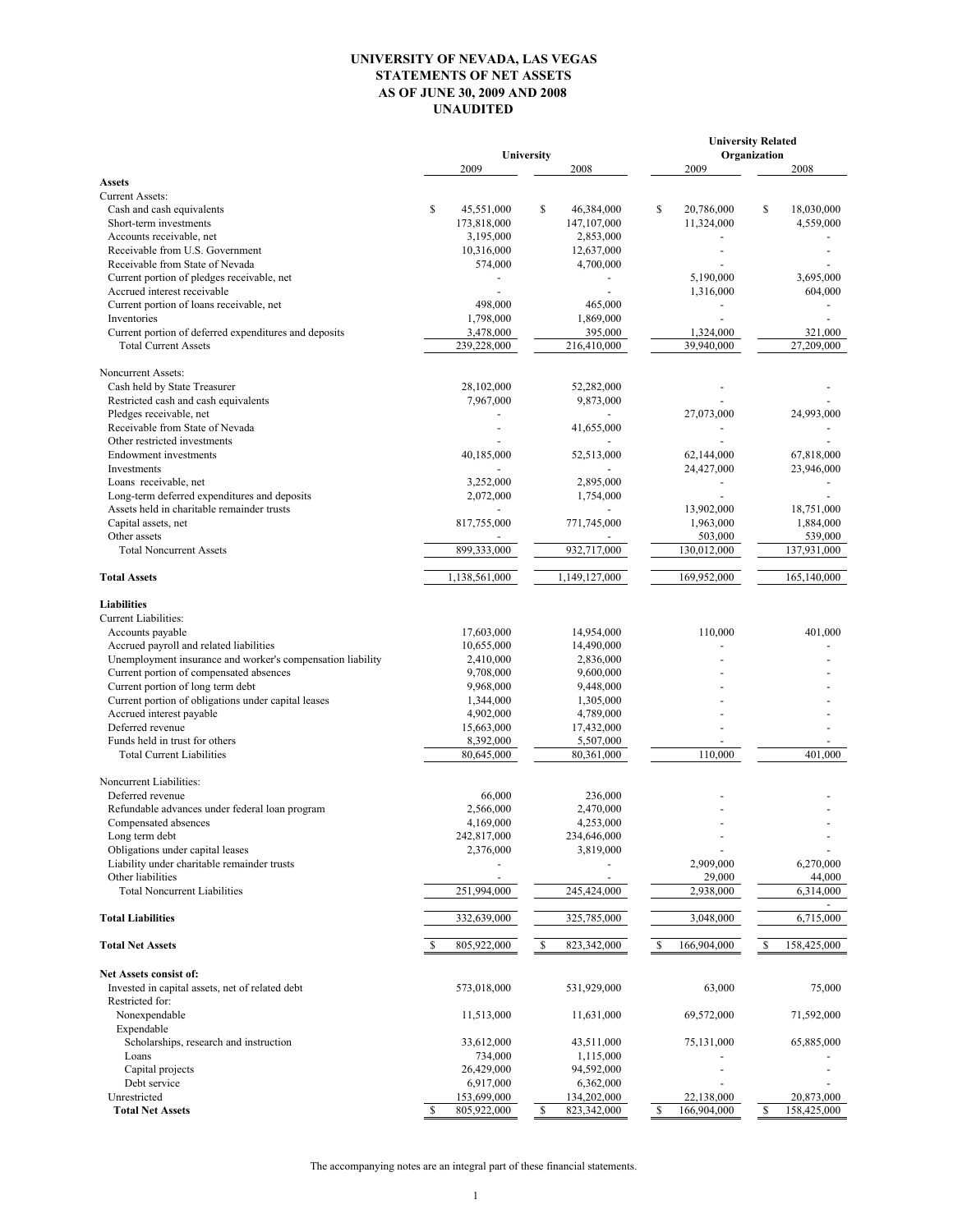### **UNIVERSITY OF NEVADA, LAS VEGAS STATEMENTS OF REVENUES, EXPENSES, AND CHANGES IN NET ASSETS FOR THE YEARS ENDED JUNE 30, 2009 AND 2008 UNAUDITED**

|                                                                          |                            |                              | <b>University Related</b> |                   |
|--------------------------------------------------------------------------|----------------------------|------------------------------|---------------------------|-------------------|
|                                                                          | University                 |                              | Organization              |                   |
|                                                                          | 2009                       | 2008                         | 2009                      | 2008              |
| <b>Revenues</b>                                                          |                            |                              |                           |                   |
| <b>Operating Revenues</b>                                                |                            |                              |                           |                   |
| Student tuition and fees (net of scholarship allowances                  |                            |                              |                           |                   |
| of 27310000 and 25430000                                                 | 135,715,000<br>\$          | 122,063,000<br>\$            | \$                        | \$                |
| Donor contributions - cash                                               |                            |                              | 29,178,000                | 22,162,000        |
| Donor contributions - noncash                                            |                            |                              | 627,000                   | 1,263,000         |
| Federal grants and contracts                                             | 68,969,000                 | 81,293,000                   |                           |                   |
| State grants and contracts                                               | 13,560,000                 | 13,254,000                   |                           |                   |
| Local grants and contracts                                               | 1,067,000                  | 1,318,000                    |                           |                   |
| Other grants and contracts                                               | 2,066,000                  | 1,584,000                    |                           |                   |
| Sales and services of educational departments                            | 24,700,000                 | 24,616,000                   |                           |                   |
| Sales and services of auxiliary enterprises                              |                            |                              |                           |                   |
| (net of scholarship allowances of 1502000 and 1185000                    | 43,091,000                 | 43,174,000                   |                           |                   |
| Interest earned on loans receivable                                      | 51,000                     | 42,000                       |                           |                   |
| Campus support                                                           |                            | $\overline{a}$               | 3,254,000                 | 1,157,000         |
| Other operating revenues                                                 | 5,221,000                  | 4,489,000                    | 711,000                   | 1,499,000         |
| Total operating revenues                                                 | 294,440,000                | 291,833,000                  | 33,770,000                | 26,081,000        |
|                                                                          |                            |                              |                           |                   |
| <b>Expenses</b>                                                          |                            |                              |                           |                   |
| <b>Operating Expenses</b>                                                |                            |                              |                           |                   |
| Employee compensation and benefits                                       | 347,086,000                | 344,234,000                  | 3,320,000                 | 3,267,000         |
| Utilities                                                                | 13,588,000                 | 13,896,000                   |                           |                   |
| Supplies and services                                                    | 83,765,000                 | 94,157,000                   | 1,282,000                 | 865,000           |
| Scholarships and fellowships                                             | 16,612,000                 | 14,494,000                   |                           |                   |
| Program expenses                                                         |                            |                              | 37,000                    | 63,000            |
| Depreciation                                                             | 33,481,000                 | 29,074,000                   | 36,000                    | 53,000            |
| Total operating expenses                                                 | 494,532,000                | 495,855,000                  | 4,675,000                 | 4,248,000         |
|                                                                          |                            |                              |                           |                   |
| Operating (loss) income                                                  | (200,092,000)              | (204, 022, 000)              | 29,095,000                | 21,833,000        |
|                                                                          |                            |                              |                           |                   |
| <b>Nonoperating Revenue (Expenses)</b>                                   |                            |                              |                           |                   |
| State appropriations                                                     | 198,680,000                | 195,667,000                  |                           |                   |
| Gifts (including \$13,654,000 and \$12,453,000 from the UNLV Foundation) | 15,172,000                 | 13,547,000                   |                           |                   |
| Investment income                                                        | (28,087,000)               | 2,781,000                    | (11, 844, 000)            | (2,838,000)       |
| Loss on disposal of plant assets                                         | (1,395,000)                | (983,000)                    |                           |                   |
| Interest on capital asset-related debt                                   | (9,838,000)                | (9, 232, 000)                |                           |                   |
| Payments to University of Nevada, Las Vegas                              |                            |                              | (14,312,000)              | (13, 158, 000)    |
| Net transfers to System Administration                                   | 19,586,000                 | 14,210,000                   |                           |                   |
| Other nonoperating revenues (expenses)                                   | 16,333,000                 | 386,000                      | (1,487,000)               | (55,000)          |
| Net nonoperating revenues (expenses)                                     | 210,451,000                | 216,376,000                  | (27, 643, 000)            | (16,051,000)      |
|                                                                          |                            |                              |                           |                   |
| Income (loss) before other revenue, expenses, gains or losses            | 10,359,000                 | 12,354,000                   | 1,452,000                 | 5,782,000         |
|                                                                          |                            |                              |                           |                   |
| Capital grants and gifts (including \$653,000 and                        |                            |                              |                           |                   |
| \$670,000 from the UNLV Foundation)                                      | 1,615,000                  | 1,519,000                    |                           |                   |
| State appropriations restricted for capital purposes                     | (29, 418, 000)             | 90,625,000                   |                           |                   |
| Additions to permanent endowments                                        |                            |                              |                           |                   |
| (including \$5,000 and \$35,000 from the UNLV Foundation)                | 24,000                     | 35,000                       | 7,027,000                 | 13,248,000        |
| Total other revenues                                                     | (27,779,000)               | 92,179,000                   | 7,027,000                 | 13,248,000        |
| Increase in net assets                                                   | (17, 420, 000)             | 104,533,000                  | 8,479,000                 | 19,030,000        |
|                                                                          |                            |                              |                           |                   |
| <b>Net Assets</b>                                                        |                            |                              |                           |                   |
| Net Assets - beginning of year                                           | 823,342,000<br>805,922,000 | 718,809,000                  | 158,425,000               | 139,395,000       |
| Net Assets - end of year                                                 | -S                         | 823,342,000<br><sup>\$</sup> | 166,904,000<br>\$         | 158,425,000<br>\$ |

The accompanying notes are an integral part of these financial statements.